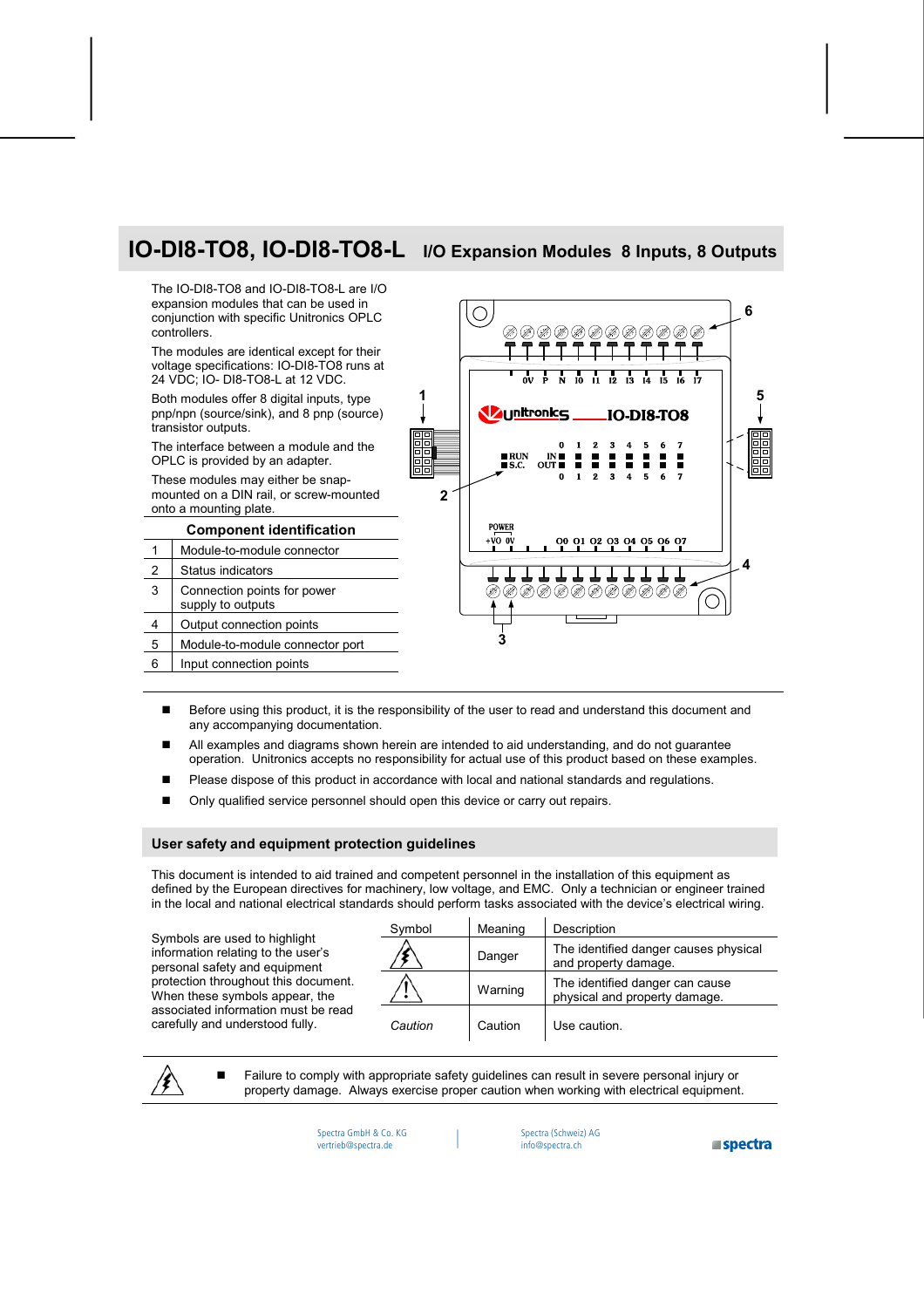- Check the user program before running it.
- Do not attempt to use this device with parameters that exceed permissible levels.
- Install an external circuit breaker and take appropriate safety measures against short-circuiting in external wiring.
- To avoid damaging the system, do not connect / disconnect the device when the power is on.

# **Environmental Considerations**

- Do not install in areas with: excessive or conductive dust, corrosive or flammable gas, moisture or rain, excessive heat, regular impact shocks or excessive vibration. **Leave a minimum of 10mm space for ventilation between the top and bottom edges of the** device and the enclosure walls.
	- Do not place in water or let water leak onto the unit.
	- Do not allow debris to fall inside the unit during installation.

# **Mounting the Module**

# **DIN-rail mounting**

Snap the device onto the DIN rail as shown below; the module will be squarely situated on the DIN rail.





# **Screw-Mounting**

The figure on the next page is drawn to scale. It may be used as a guide for screw-mounting the module. Mounting screw type: either M3 or NC6-32.

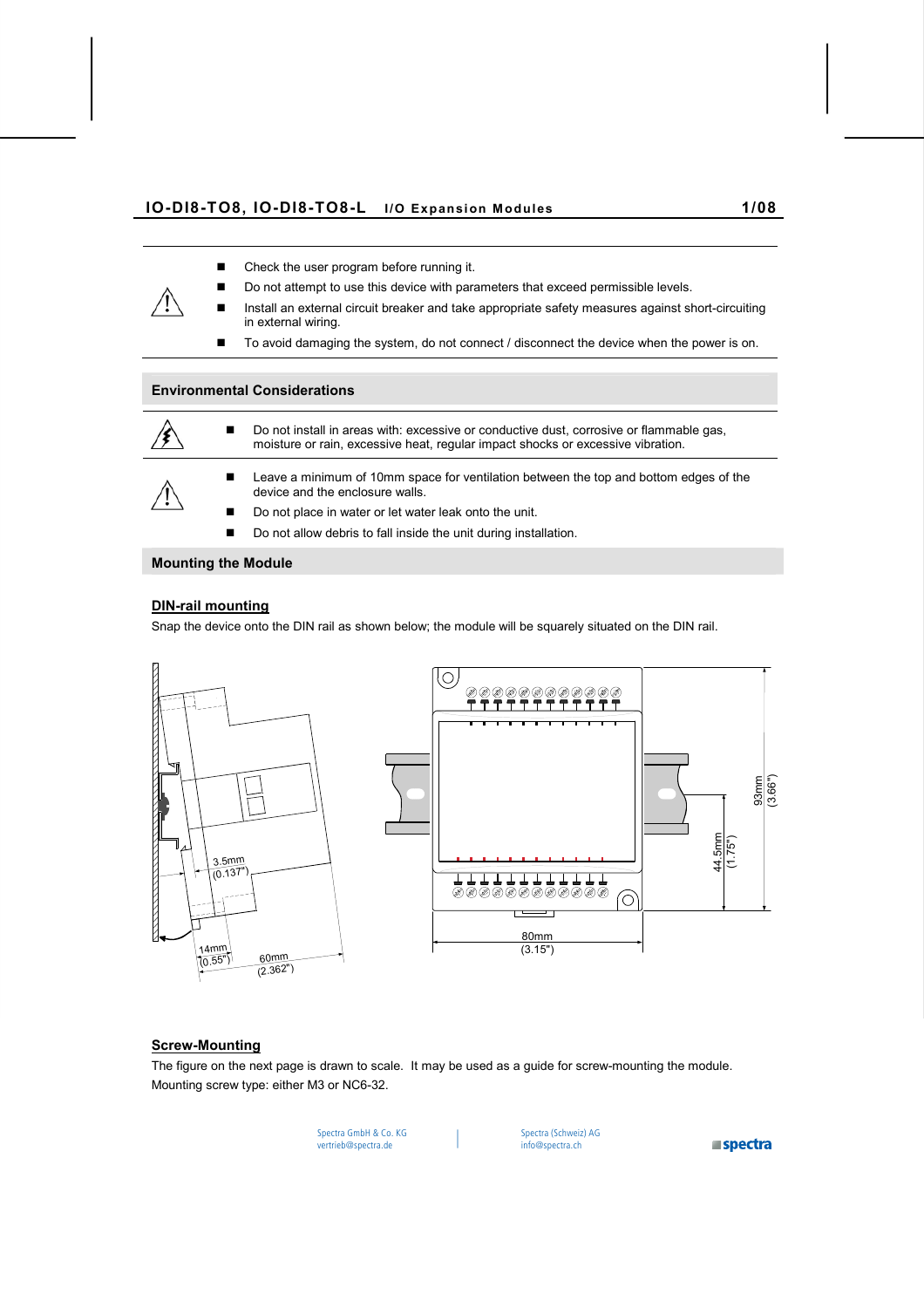

I

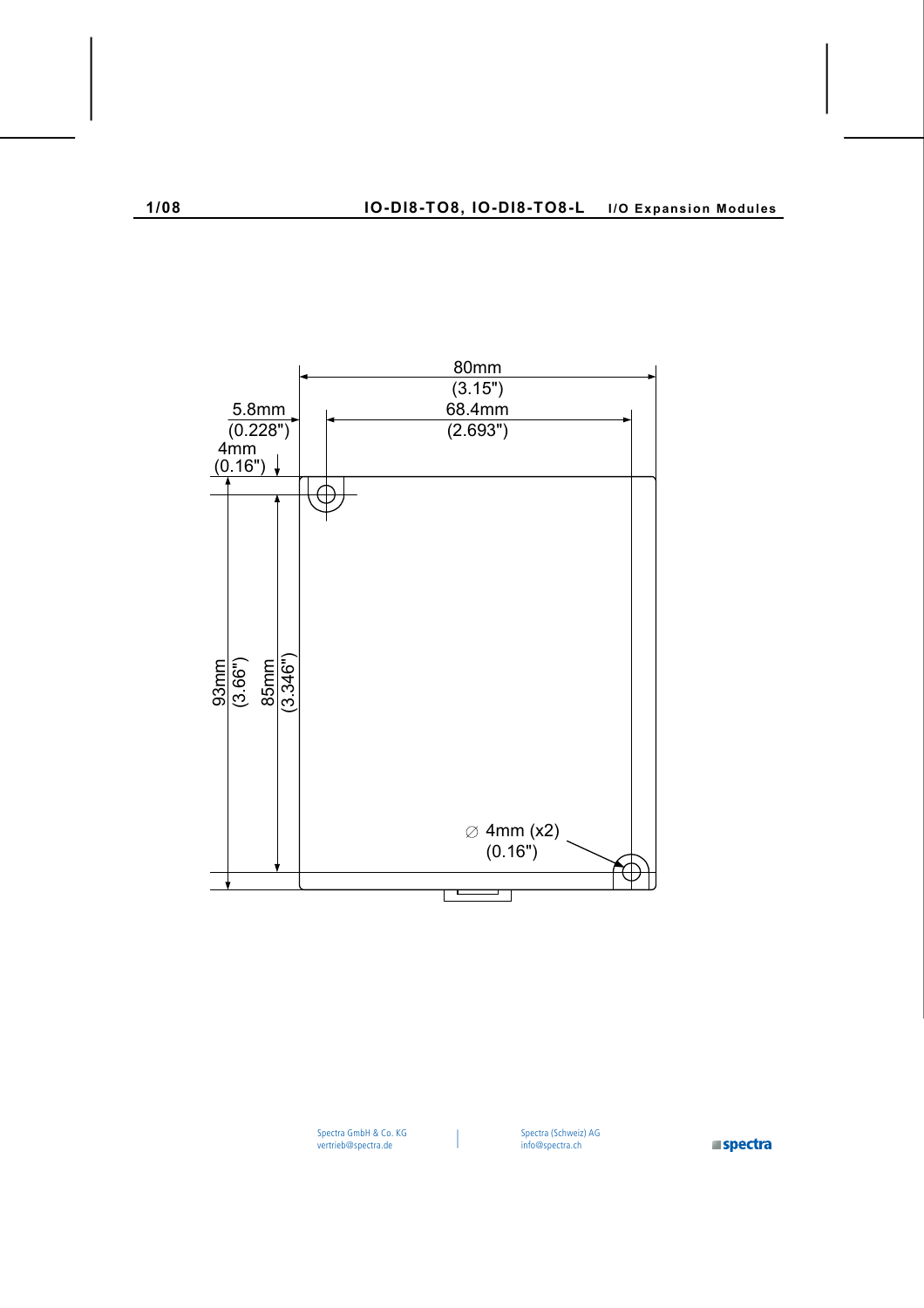# **Connecting Expansion Modules**

An adapter provides the interface between the OPLC and an expansion module. To connect the I/O module to the adapter or to another module:

1. Push the module-to-module connector into the port located on the right side of the device.

Note that there is a protective cap provided with the adapter. This cap covers the port of the **final**  I/O module in the system.



 To avoid damaging the system, do not connect or disconnect the device when the power is on.

| <b>Component identification</b> |                               |  |  |  |
|---------------------------------|-------------------------------|--|--|--|
|                                 | Module-to-module<br>connector |  |  |  |
| 2                               | Protective cap                |  |  |  |
|                                 |                               |  |  |  |



| Wiring |   |                                                                                        |
|--------|---|----------------------------------------------------------------------------------------|
|        | ■ | Do not touch live wires.                                                               |
|        | п | Unused pins should not be connected. Ignoring this directive may damage the device.    |
|        | п | Do not connect the 'Neutral or 'Line' signal of the 110/220VAC to the device's 0V pin. |
|        | п | Double-check all wiring before turning on the power supply.                            |

# **Wiring Procedures**

Use crimp terminals for wiring; use 26-12 AWG wire (0.13 mm  $2-3.31$  mm<sup>2</sup>) for all wiring purposes.

- 1. Strip the wire to a length of 7±0.5mm (0.250–0.300 inches).
- 2. Unscrew the terminal to its widest position before inserting a wire.
- 3. Insert the wire completely into the terminal to ensure that a proper connection can be made.
- 4. Tighten enough to keep the wire from pulling free.
- $\blacksquare$  To avoid damaging the wire, do not exceed a maximum torque of 0.5 N·m (5 kgf·m).
- Do not use tin, solder, or any other substance on stripped wire that might cause the wire strand to break.
- Install at maximum distance from high-voltage cables and power equipment.

#### **I/O Wiring—General**

- Input or output cables should not be run through the same multi-core cable or share the same wire.
- **Allow for voltage drop and noise interference with input/output lines used over an extended distance.** Use wire that is properly sized for the load.
- The adapter and I/O signals must be connected to the same 0V signal.

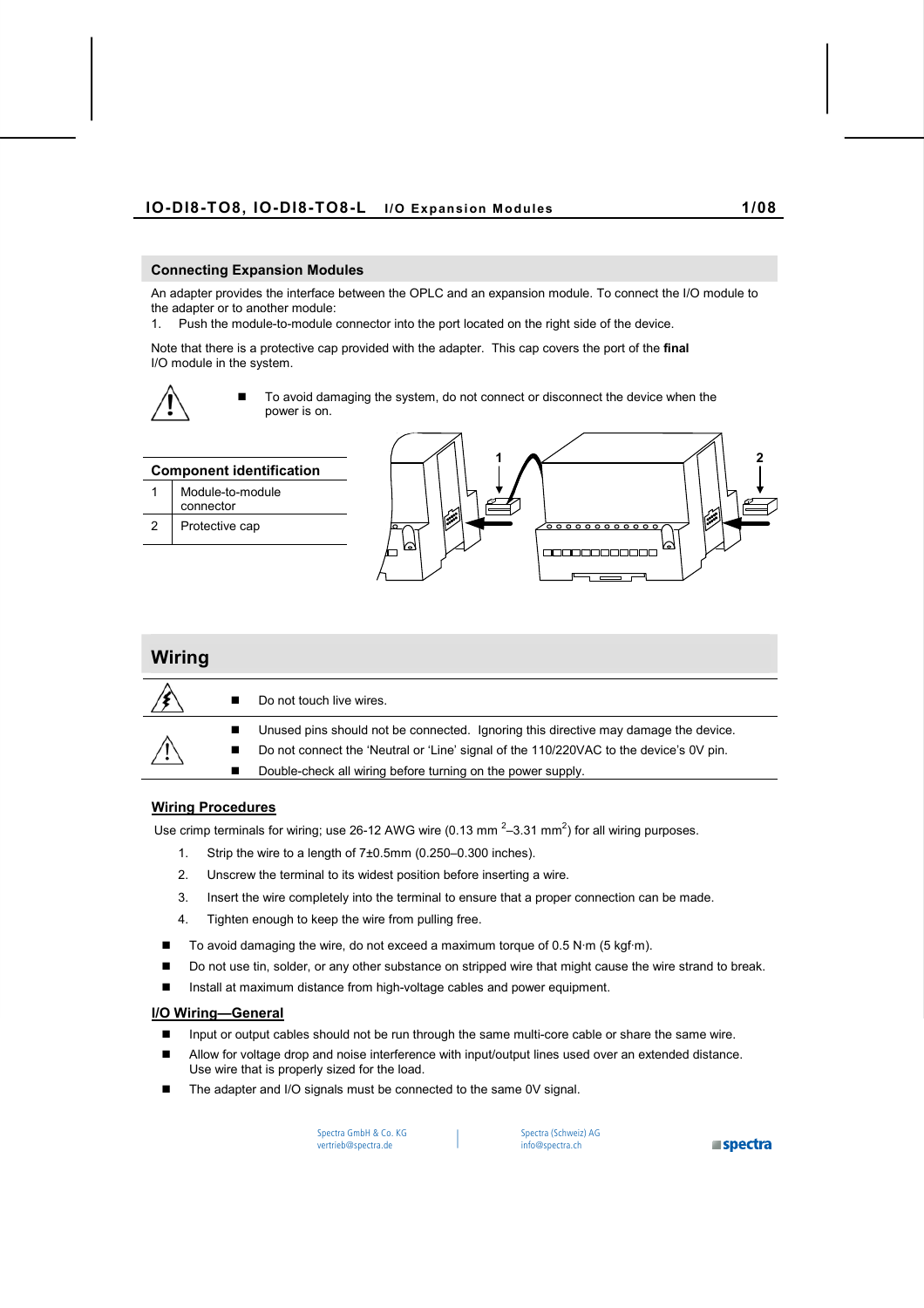# **Digital I/Os**

■ Inputs may be wired as either pnp (source) or npn (sink) inputs.

npn (sink) inputs pnp (source) inputs



npn (sink) high-speed counter/frequency measurer



# **Wiring the Output's Power Supply Culputs** Outputs

Wiring DC supply

- 1. Connect the "positive" cable to the "+V0" terminal, and the "negative" to the "0V" terminal.
	- A non-isolated power supply can be used provided that a 0V signal is connected to the chassis.
	- Do not connect the 'Neutral or 'Line' signal of the 110/220VAC to the device's 0V pin.
	- In the event of voltage fluctuations or non-conformity to voltage power supply specifications, connect the device to a regulated power supply.



pnp (source ) high-speed counter/frequency measurer



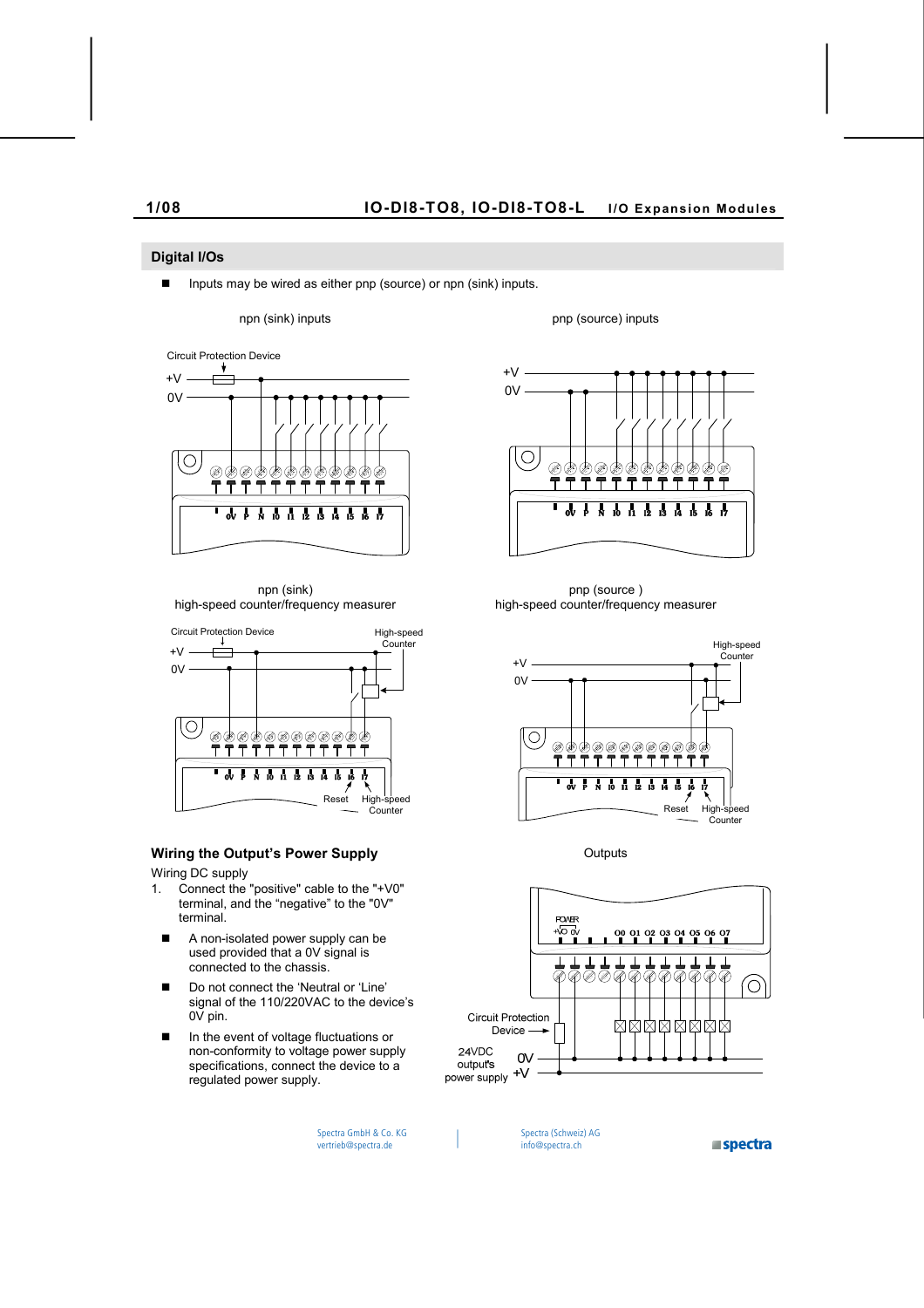# **IO-DI8-TO8, IO-DI8-TO8-L Technical Specifications**

| Max. current consumption<br>Typical power consumption<br>Status indicator | 70mA maximum from the adapter's 5VDC<br>$0.15W$ @ 5VDC                               |                                                                                 |  |
|---------------------------------------------------------------------------|--------------------------------------------------------------------------------------|---------------------------------------------------------------------------------|--|
|                                                                           |                                                                                      |                                                                                 |  |
| (RUN)                                                                     | Green LED:<br>-Lit when a communication link is established between module and OPLC. |                                                                                 |  |
|                                                                           | -Blinks when the communication link fails.                                           |                                                                                 |  |
|                                                                           |                                                                                      |                                                                                 |  |
| <b>Inputs</b>                                                             |                                                                                      |                                                                                 |  |
| Number of inputs                                                          | 8 (in one group)                                                                     |                                                                                 |  |
| Input type                                                                | pnp (source) or npn (sink)                                                           |                                                                                 |  |
| Galvanic isolation                                                        | None                                                                                 |                                                                                 |  |
| Status indicators                                                         |                                                                                      |                                                                                 |  |
| (IN)                                                                      | Green LEDs—Lit when the corresponding input is active. See Note 1.                   |                                                                                 |  |
| Nominal input voltage                                                     | 24VDC for IO-DI8-TO8, 12VDC for IO-DI8-TO8-L                                         |                                                                                 |  |
| Input voltage                                                             | IO-DI8-TO8                                                                           | IO-DI8-TO8-L                                                                    |  |
| pnp (source)                                                              | 0-5VDC for Logic '0'                                                                 | 0-3VDC for Logic '0'                                                            |  |
|                                                                           | 17-28.8VDC for Logic '1'                                                             | 8-15.6V for Logic '1'                                                           |  |
| npn (sink), voltage/current                                               | 17-28.8VDC/<1.1 mA for Logic '0'                                                     | 8-15.6VDC/<1.1 mA for Logic '0'                                                 |  |
|                                                                           | 0-5VDC/>4.3mA for Logic '1'                                                          | 0-3VDC/>4.3mA for Logic '1'                                                     |  |
| Input current                                                             | 6mA@24VDC                                                                            | 6mA@12VDC                                                                       |  |
| Response time                                                             | 10mSec typical                                                                       |                                                                                 |  |
| Input #7                                                                  |                                                                                      | The specifications below apply when this input is wired for use as a high-speed |  |
|                                                                           | counter input/frequency measurer. See Notes 2 and 3.                                 |                                                                                 |  |
| Resolution                                                                | 16-bit                                                                               |                                                                                 |  |
| Frequency                                                                 | 5kHz maximum                                                                         |                                                                                 |  |
| Minimum pulse width                                                       | $80\mu s$                                                                            |                                                                                 |  |
| <b>Outputs</b>                                                            |                                                                                      |                                                                                 |  |
| Number of outputs                                                         | 8 pnp (source)                                                                       |                                                                                 |  |
| Output type                                                               | P-MOSFET (open drain) for both 24VDC and 12VDC outputs                               |                                                                                 |  |
| Galvanic isolation                                                        | None                                                                                 |                                                                                 |  |
| Output current                                                            | 0.5A maximum (per output)<br>Total current: 3A maximum (all outputs)                 |                                                                                 |  |
| Maximum frequency                                                         | 20Hz (resistive load)<br>0.5 Hz (inductive load)                                     |                                                                                 |  |
| Short circuit protection                                                  | Yes                                                                                  |                                                                                 |  |
| <b>Status Indicators</b>                                                  |                                                                                      |                                                                                 |  |
| (OUT)                                                                     | Red LEDs—Lit when the corresponding output is active.                                |                                                                                 |  |
| (S.C)                                                                     | Red LED-Lit when an output's load short-circuits. See Note 4 below.                  |                                                                                 |  |
| Voltage                                                                   |                                                                                      |                                                                                 |  |
| Operating voltage                                                         | 10.2 to 28.8VDC                                                                      |                                                                                 |  |
| Nominal operating voltage                                                 | 12/24VDC                                                                             |                                                                                 |  |
|                                                                           |                                                                                      |                                                                                 |  |
| <b>Environmental</b>                                                      | IP20 / NEMA1                                                                         |                                                                                 |  |
| Operating temperature                                                     | 0° to 50°C (32° to 122°F)                                                            |                                                                                 |  |
| Storage temperature                                                       | $-20^{\circ}$ to 60° C ( $-4^{\circ}$ to 140°F)                                      |                                                                                 |  |
| Relative Humidity (RH)                                                    | 5% to 95% (non-condensing)                                                           |                                                                                 |  |
| Dimensions (WxHxD)                                                        | 80mm x 93mm x 60mm (3.15" x 3.66" x 2.362")                                          |                                                                                 |  |
| Weight                                                                    | 141g (4.9oz.)                                                                        |                                                                                 |  |
| Mounting                                                                  | Either onto a 35mm DIN-rail or screw- mounted.                                       |                                                                                 |  |

 $\overline{\phantom{a}}$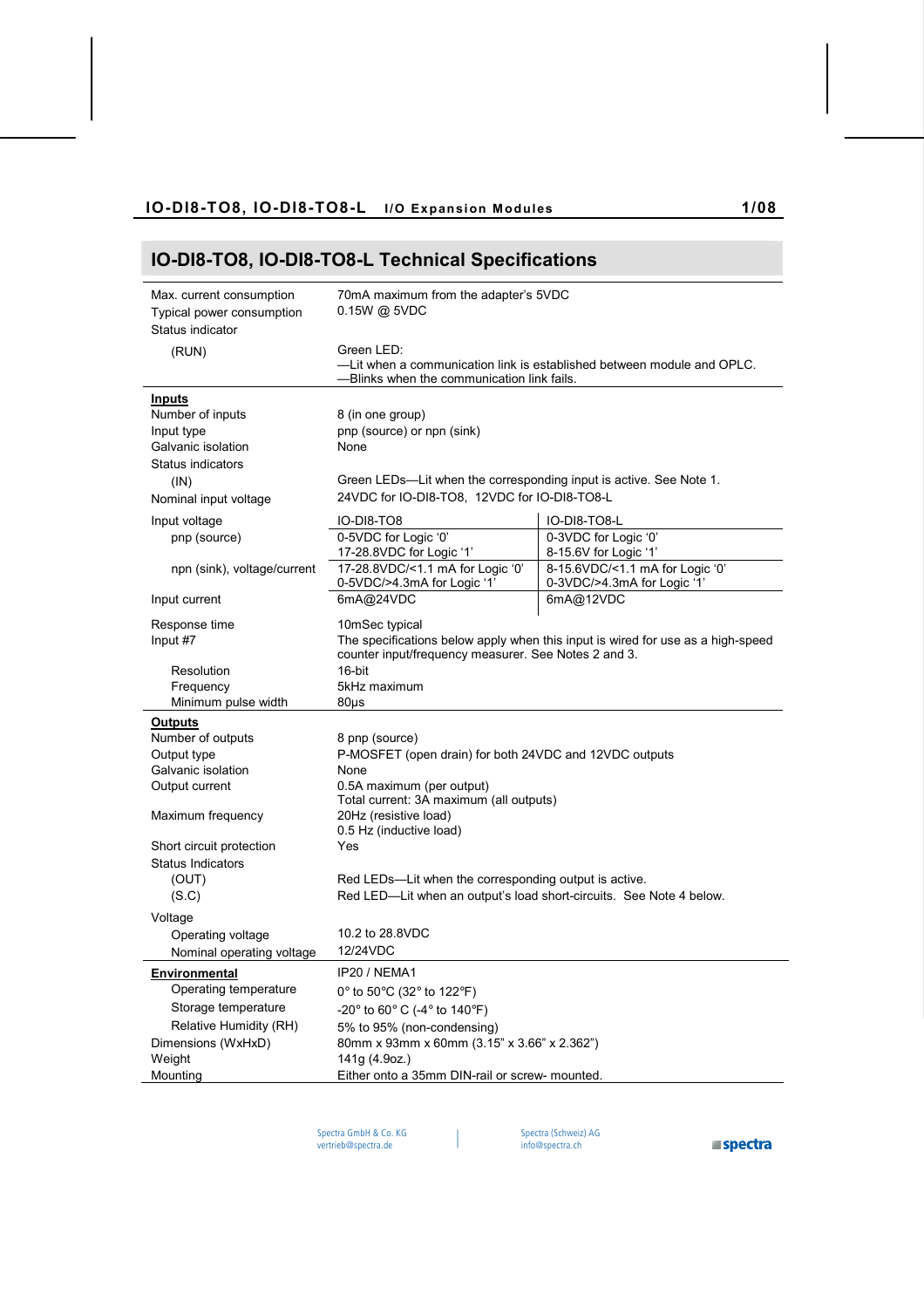# **Notes:**

- 1. The inputs' LEDs light up only when communication link is established between module and OPLC.
- 2. Input #7 can function either as a high-speed counter, a frequency measurer, or as a normal digital input. When Input #7 is used as a normal digital input, normal input specifications apply.
- 3. Input #6 can function either as the counter's reset, or as a normal digital input; in either case, its specifications are those of a normal digital input.
- 4. When an output is connected to a load that short-circuits, that output turns off and the S.C. LED lights up on the module. The short circuit is also identified by the software program within the controller connected to the module. Within the M90 OPLC, for example, SB 5 turns ON. SI 5 contains a bitmap indicating the module containing the affected output. For more information, refer to the on-line help supplied with the controller.

# **Addressing I/Os on Expansion Modules**

Inputs and outputs located on I/O expansion modules that are connected to an OPLC are assigned addresses that comprise a letter and a number. The letter indicates whether the I/O is an input (I) or an output (O). The number indicates the I/O's location in the system. This number relates to both the position of the expansion module in the system, and to the position of the I/O on that module.

Expansion modules are numbered from 0-7 as shown in the figure below.



The formula below is used to assign addresses for I/O modules used in conjunction with the OPLC.

X is the number representing a specific module's location (0-7). Y is the number of the input or output on that specific module (0-15).

The number that represents the I/O's location is equal to:

$$
32 + x \cdot 16 + y
$$

# Examples

- Input #3, located on expansion module #2 in the system, will be addressed as  $167$ .  $67 = 32 + 2 \cdot 16 + 3$
- Output #4, located on expansion module #3 in the system, will be addressed as O 84,  $84 = 32 + 3 \cdot 16 + 4$

EX90-DI8-RO8 is a stand-alone I/O module. Even if it is the only module in the configuration, the EX90-DI8-RO8 is always assigned the number 7.

Its I/Os are addressed accordingly.

# Example

■ Input #5, located on an EX90-DI8-RO8 connected to an OPLC will be addressed as I 149, 149 =  $32 + 7 \cdot 16 + 5$